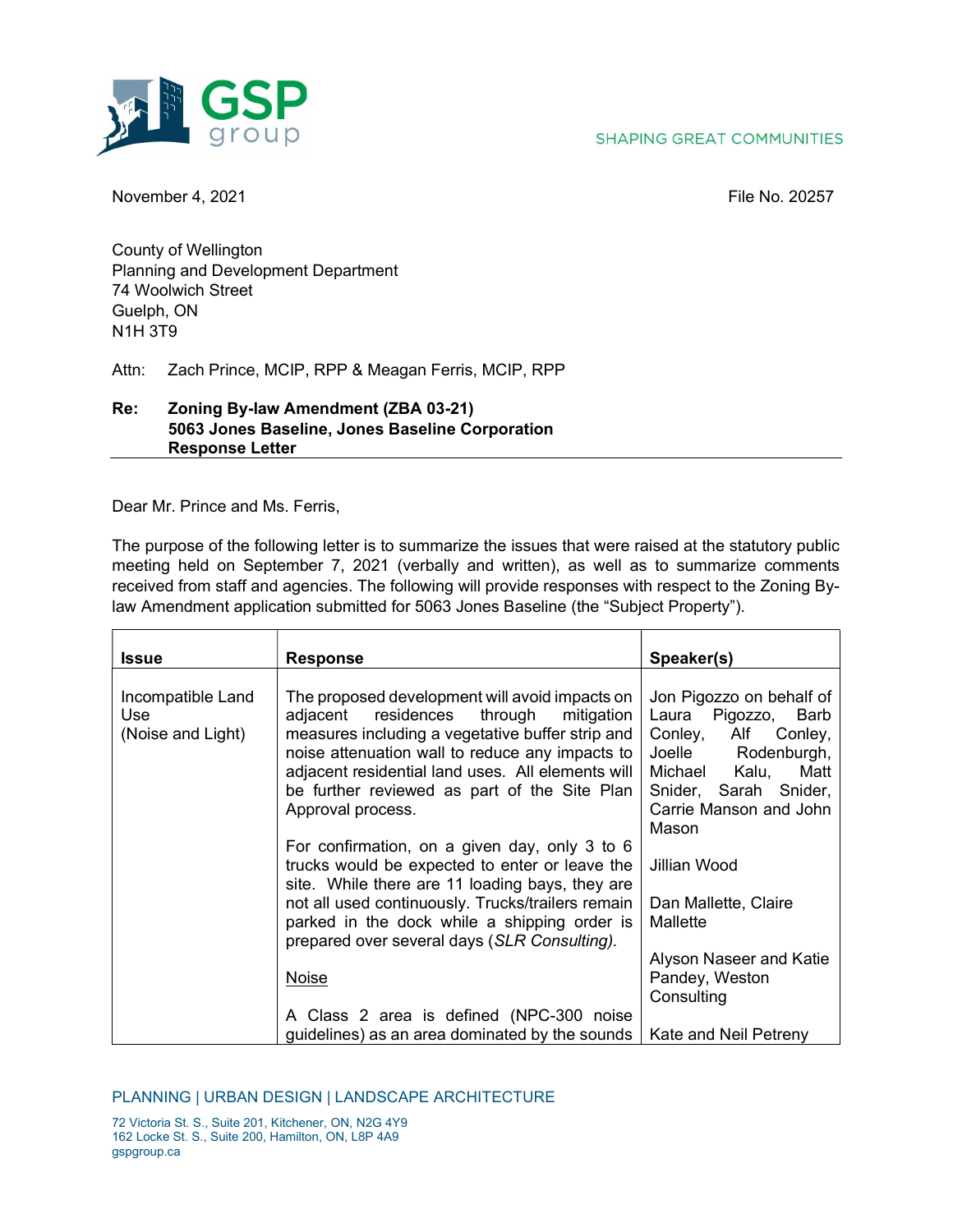| of man during the daytime, and by the sounds of<br>nature during the evening and night-time periods<br>(SLR Consulting).                                                                                                                                                                                                                                                   | Marilyn O'Krafka<br><b>Ed Vermeulen</b> |
|----------------------------------------------------------------------------------------------------------------------------------------------------------------------------------------------------------------------------------------------------------------------------------------------------------------------------------------------------------------------------|-----------------------------------------|
| Currently, there are significant existing road<br>traffic volumes on both Highway 7 and Jones<br>Baseline. Sounds from Highway 7, Jones                                                                                                                                                                                                                                    | <b>Chris Oates</b>                      |
| Baseline and the CN/Metrolink Guelph railway<br>subdivision are all audible during the daytime at                                                                                                                                                                                                                                                                          | Kasia Syrek                             |
| the farthest Indian Trail and Jones Baseline<br>residences (SLR Consulting).                                                                                                                                                                                                                                                                                               | Giselle Piccin                          |
|                                                                                                                                                                                                                                                                                                                                                                            | Kathleen Penner                         |
| Therefore, the existing daytime acoustical<br>environment in this area is dominated by the<br>sounds of man, and a Class 2 designation is<br>appropriate (SLR Consulting).                                                                                                                                                                                                 | Manny, Maria and<br>Ruben Branco        |
|                                                                                                                                                                                                                                                                                                                                                                            | Dan Vanleeuwen                          |
| The<br>Class<br>Light<br>$\mathbf{I}$<br>Industrial<br>operation<br>designation is appropriate for this site. Within the<br>recommended 70 metre setback (Guideline D-                                                                                                                                                                                                     | Leah Penner                             |
| 6), changes in uses are allowed provided a<br>detailed noise assessment is conducted and the                                                                                                                                                                                                                                                                               | <b>Mitch Penner</b>                     |
| NPC-300 noise guidelines are met which has<br>been satisfied (SLR Consulting).                                                                                                                                                                                                                                                                                             | Magda Adamuszewski                      |
|                                                                                                                                                                                                                                                                                                                                                                            | Ed and Susan                            |
| We are working with the Township to determine<br>that best type of noise mitigation measures for                                                                                                                                                                                                                                                                           | Vermeulen                               |
| residences south of the site (on Indian Trail). As<br>per the latest report, noise barrier height<br>between 3.0 metres to 3.5 metres and 83 m in<br>length for Phase 1 (main building) is required<br>which meets the requirements of the MECP<br>Guideline D-6. The material and design of the<br>noise mitigation barrier will be determined at the<br>site plan stage. | Erica Paddock                           |
| All noise mitigation measures (including material<br>and design as noted above) will be further<br>reviewed during the Site Plan Approval process                                                                                                                                                                                                                          |                                         |
| <b>Potential Headlight Trespass</b>                                                                                                                                                                                                                                                                                                                                        |                                         |
| Cross sections detailing the grading and<br>proposed landscaping to show the potential                                                                                                                                                                                                                                                                                     |                                         |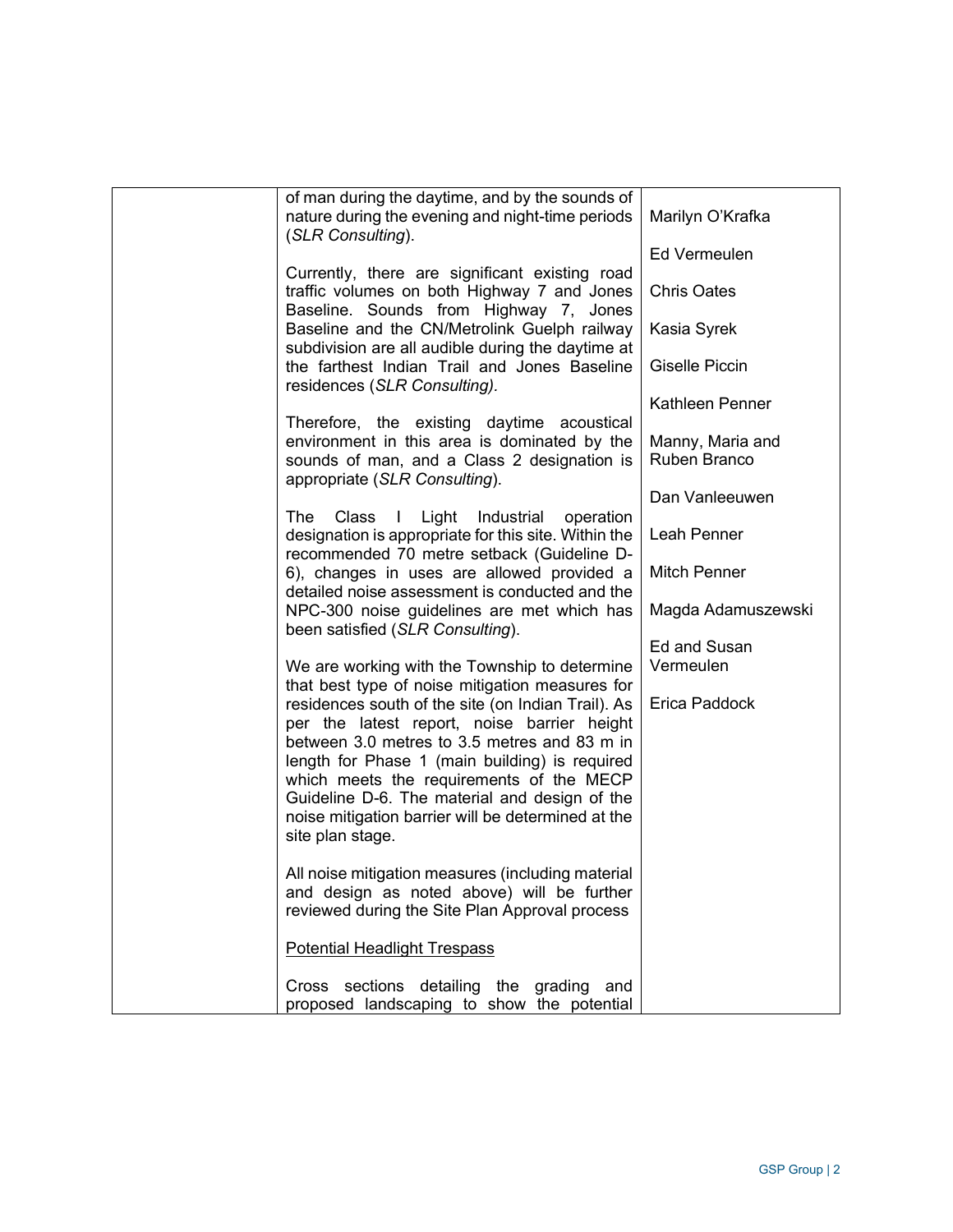|                                                                   | headlight trespass have been provided to the<br>Township and their consultants for review.<br>Landscaping treatments will include<br>large<br>Colorado Spruce trees and/or fencing along key<br>areas where truck headlights may trespass onto<br>residential properties.<br>Landscaping or other treatments will be<br>reviewed through the Site Plan Approval<br>process.<br><b>Site Lighting</b><br>The site lighting was designed and calculated<br>with a software program called AGI to simulate<br>installed conditions to ensure no trespass of light<br>levels beyond the property. All lighting has been<br>designed and specified with no light visible<br>above 90 degrees (i.e., no up light and no glare)<br>(DEI Consulting Engineers)<br>Site lighting will be reviewed through the Site<br>Plan Approval process. |                                                                                                                                                                                                                                                                                              |
|-------------------------------------------------------------------|------------------------------------------------------------------------------------------------------------------------------------------------------------------------------------------------------------------------------------------------------------------------------------------------------------------------------------------------------------------------------------------------------------------------------------------------------------------------------------------------------------------------------------------------------------------------------------------------------------------------------------------------------------------------------------------------------------------------------------------------------------------------------------------------------------------------------------|----------------------------------------------------------------------------------------------------------------------------------------------------------------------------------------------------------------------------------------------------------------------------------------------|
| Prime Agricultural<br>Lands & Loss of<br><b>Agricultural Land</b> | The Subject Property is not designated as<br>"Prime Agricultural" in the Wellington County<br>Official Plan.<br>The Wellington County Official Plan designates<br>the property as "Rural Employment Area" and<br>"Core Greenlands". The Subject Property and<br>land to the east have been part of an<br>employment area since 1995.<br>While the land has been used for agricultural<br>crop production, the intent of the Rural<br>Employment designation is to encourage and<br>permit dry industrial.                                                                                                                                                                                                                                                                                                                          | Jon Pigozzo, Laura<br>Pigozzo, Barb Conley,<br>Alf Conley, Joelle<br>Rodenburgh, Michael<br>Kalu, Matt Snider, Sarah<br>Snider, Carrie Manson<br>and John Mason<br><b>Claire Mallette</b><br>Alyson Naseer and Katie<br>Pandey, Weston<br>Consulting<br><b>Charin Rivet</b><br>Erica Paddock |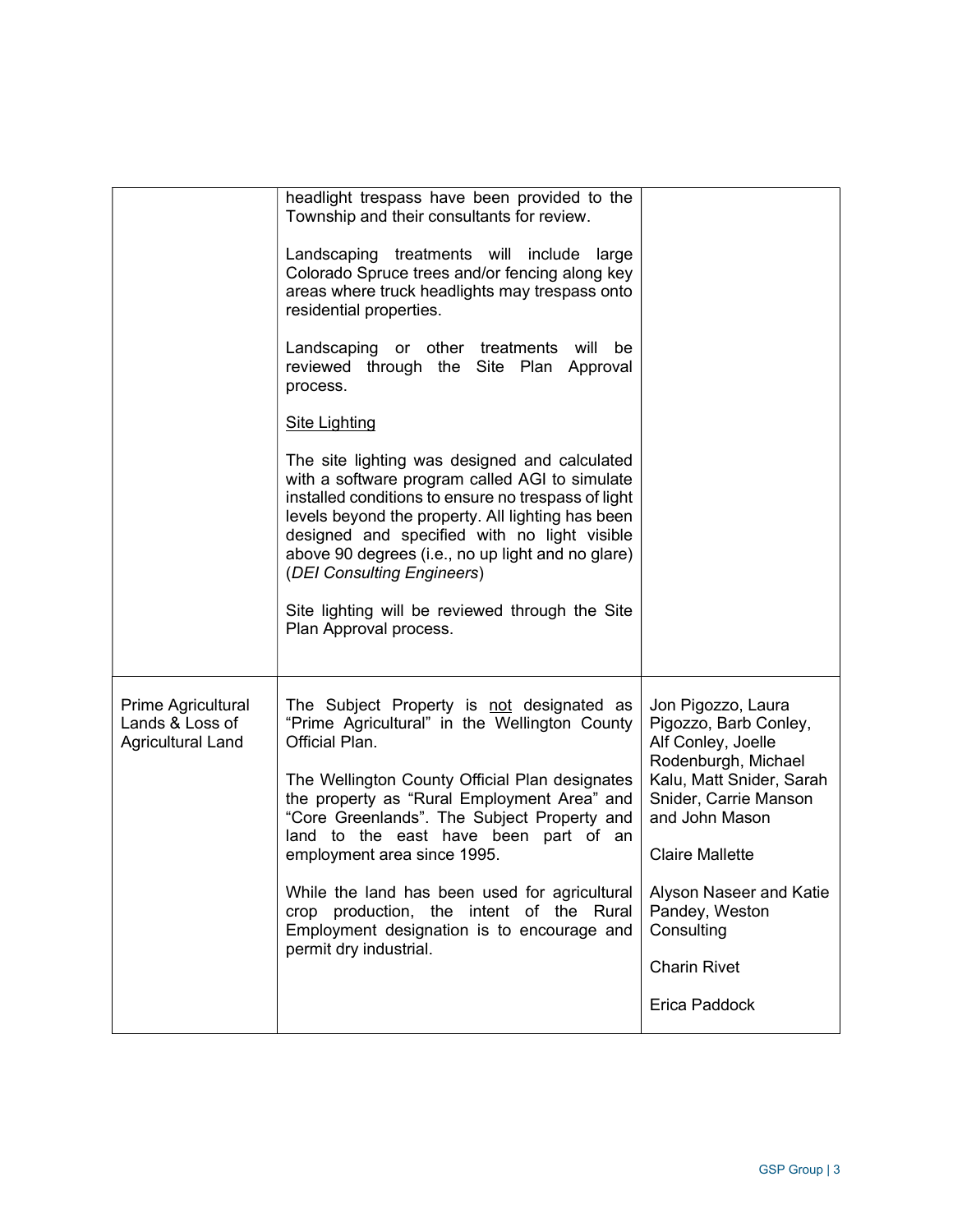|                                                                        |                                                                                                                                                                                                                                                                                                                                                                                                                                                                                                                                                                                                                                                | Janet Harrop, Wellington<br>Federation of<br>Agricultural (WFA)<br><b>Chris Oates</b><br>Kasia Syrek<br><b>Giselle Piccin</b><br>Kathleen Penner<br><b>Mitch Penner</b>                                             |
|------------------------------------------------------------------------|------------------------------------------------------------------------------------------------------------------------------------------------------------------------------------------------------------------------------------------------------------------------------------------------------------------------------------------------------------------------------------------------------------------------------------------------------------------------------------------------------------------------------------------------------------------------------------------------------------------------------------------------|---------------------------------------------------------------------------------------------------------------------------------------------------------------------------------------------------------------------|
| Groundwater<br>Resources<br>(Neighbouring Wells<br>and Municipal Well) | The water supply rate has been clarified. The<br>average flow at the facility is expected to be<br>approximately<br>15,000<br>L/day.<br><b>This</b><br>is<br>conservatively (by industry standards) based on<br>2/3rds of the "peak-daily" wastewater design<br>flow for a maximum of 300 employees (the<br>number of employees estimated for the main<br>building and two (2) future expansions will be a<br>maximum of 300) (CVD Engineering).<br>The average daily water taking is still considered<br>to be very modest, much less than the MECP<br>requirement for a Permit to Take Water (50,000                                         | Jon Pigozzo, Laura<br>Pigozzo, Barb Conley,<br>Alf Conley, Joelle<br>Rodenburgh, Michael<br>Kalu, Matt Snider, Sarah<br>Snider, Carrie Manson<br>and John Mason<br>Jillian Wood<br>Dan Mallette, Claire<br>Mallette |
|                                                                        | L/day) and equal to about 8 to 10 estate-lot<br>residences (e.g., 8 residences at 1,875 L/day)<br>(CVD Engineering).<br>The "elevated" presence of the aquitard in the<br>north-east; the existence of the "perennially-dry"<br>municipal drain along the northeast boundary;<br>and the "flat" water table that truncates up<br>against the elevated aquitard, eliminates the<br>possibility that shallow groundwater enters the<br>property from the northeast (CVD Engineering).<br>The only reasonable possibility for the source of<br>the nitrate and chloride concentrations in the<br>shallow groundwater is from the on-site leaching | <b>Grace Saunders-</b><br>Hogberg<br>Alyson Naseer and Katie<br>Pandey, Weston<br>Consulting<br>Marilyn O'Krafka<br>Janet Harrop, Wellington<br>Federation of<br>Agricultural (WFA)<br><b>Hugh Whiteley</b>         |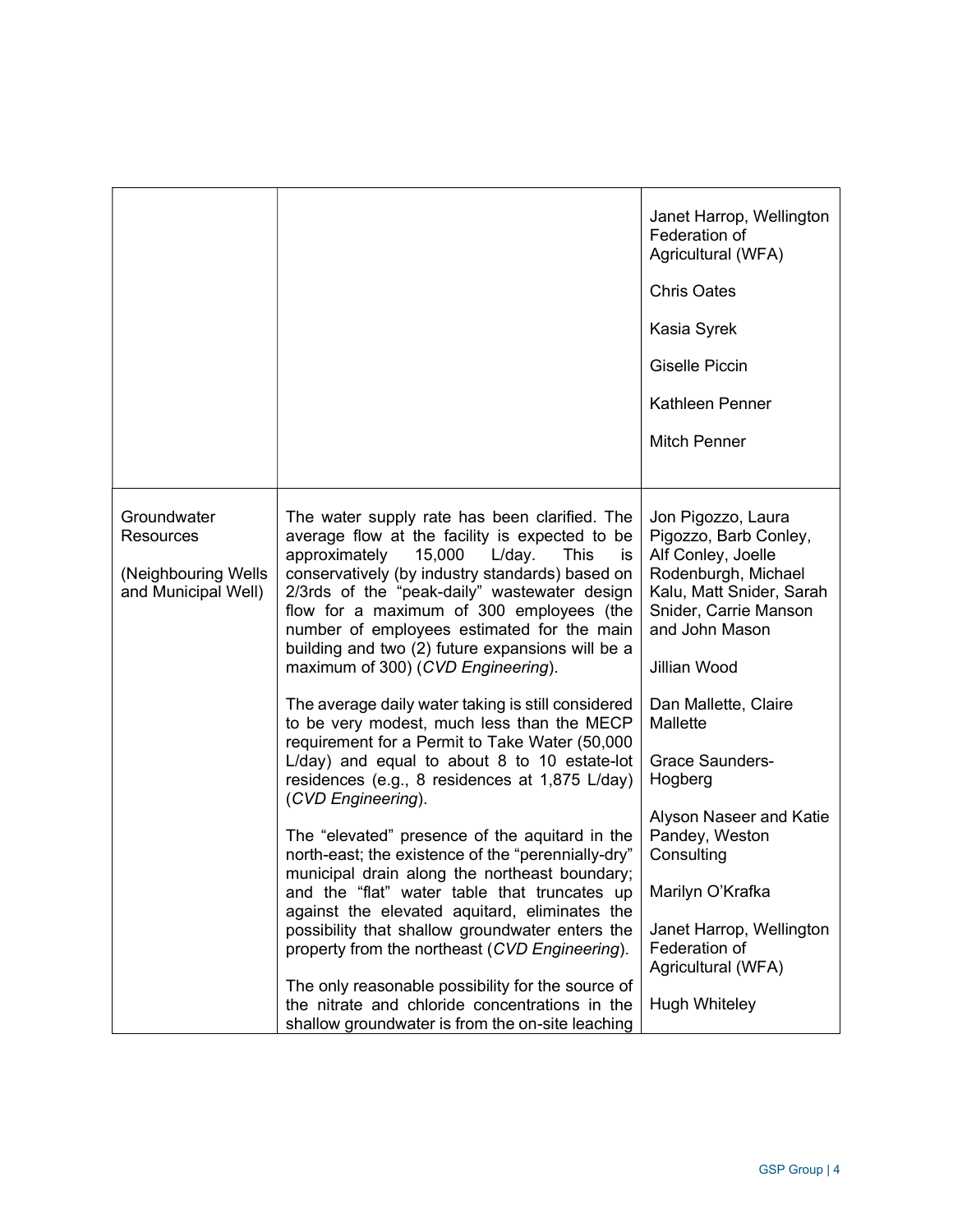| of fertilizer (e.g., potash and urea-ammonium<br>Once fertilizer applications have<br>nitrate).<br>ceased, a progressive decline in the background<br>concentrations will occur. A monitoring program<br>is recommended to include both downgradient                                                                           | <b>Chris Oates</b><br>Joanna and Lloyd<br>VanLuik |
|--------------------------------------------------------------------------------------------------------------------------------------------------------------------------------------------------------------------------------------------------------------------------------------------------------------------------------|---------------------------------------------------|
| upgradient monitoring<br>wells<br>(CVD)<br>and<br>Engineering).                                                                                                                                                                                                                                                                | Kasia Syrek                                       |
| The wastewater treatment facility will also<br>phosphorous<br>incorporate<br>removal<br>as<br>a                                                                                                                                                                                                                                | <b>Giselle Piccin</b>                             |
| precaution to protect surface water in the area. It<br>is noted that phosphorous is not a drinking water                                                                                                                                                                                                                       | Kathleen Penner                                   |
| contaminant (CVD Engineering).                                                                                                                                                                                                                                                                                                 | <b>Brett Ritchie</b>                              |
| detailed<br>groundwater<br>monitoring<br>and<br>A<br>contingency plan has been agreed to with MECP                                                                                                                                                                                                                             | <b>Andy Penner</b>                                |
| to ensure boundary Reasonable Use Criteria<br>compliance for nitrogen at 2.5 mg/L (CVD<br>Engineering).                                                                                                                                                                                                                        | Manny, Maria and<br>Ruben Branco                  |
| Stormwater Management Facility #2 (at rear) will                                                                                                                                                                                                                                                                               | Dan Vanleeuwen                                    |
| be lined to inhibit/prevent flow of collected<br>stormwater into the subsurface.                                                                                                                                                                                                                                               | Leah Penner                                       |
|                                                                                                                                                                                                                                                                                                                                | <b>Kaden Penner</b>                               |
| There was a Drinking Water Threats Report<br>submitted to the Township as part of the first<br>submission. The Risk Management Office has                                                                                                                                                                                      | <b>Mitch Penner</b>                               |
| commented that the application was reviewed in<br>accordance with the Clean Water Act and the                                                                                                                                                                                                                                  | Magda Adamuszewski                                |
| Grand River Source Protection Plan. Based on<br>the information submitted as part of the<br>Application, Section 57 (Prohibition) or Section<br>58 (Risk Management Plan) of the Clean Water<br>Act do not apply, at this time, to the activities<br>outlined in the Application for the property (Risk<br>Management Office). | Erica Paddock                                     |
| LID measures have been considered to match<br>the pre-development recharge to the greatest<br>extent feasible. GM BluePlan have indicated that<br>all available "clean" runoff from the building roof<br>will be infiltrated on site.                                                                                          |                                                   |
|                                                                                                                                                                                                                                                                                                                                |                                                   |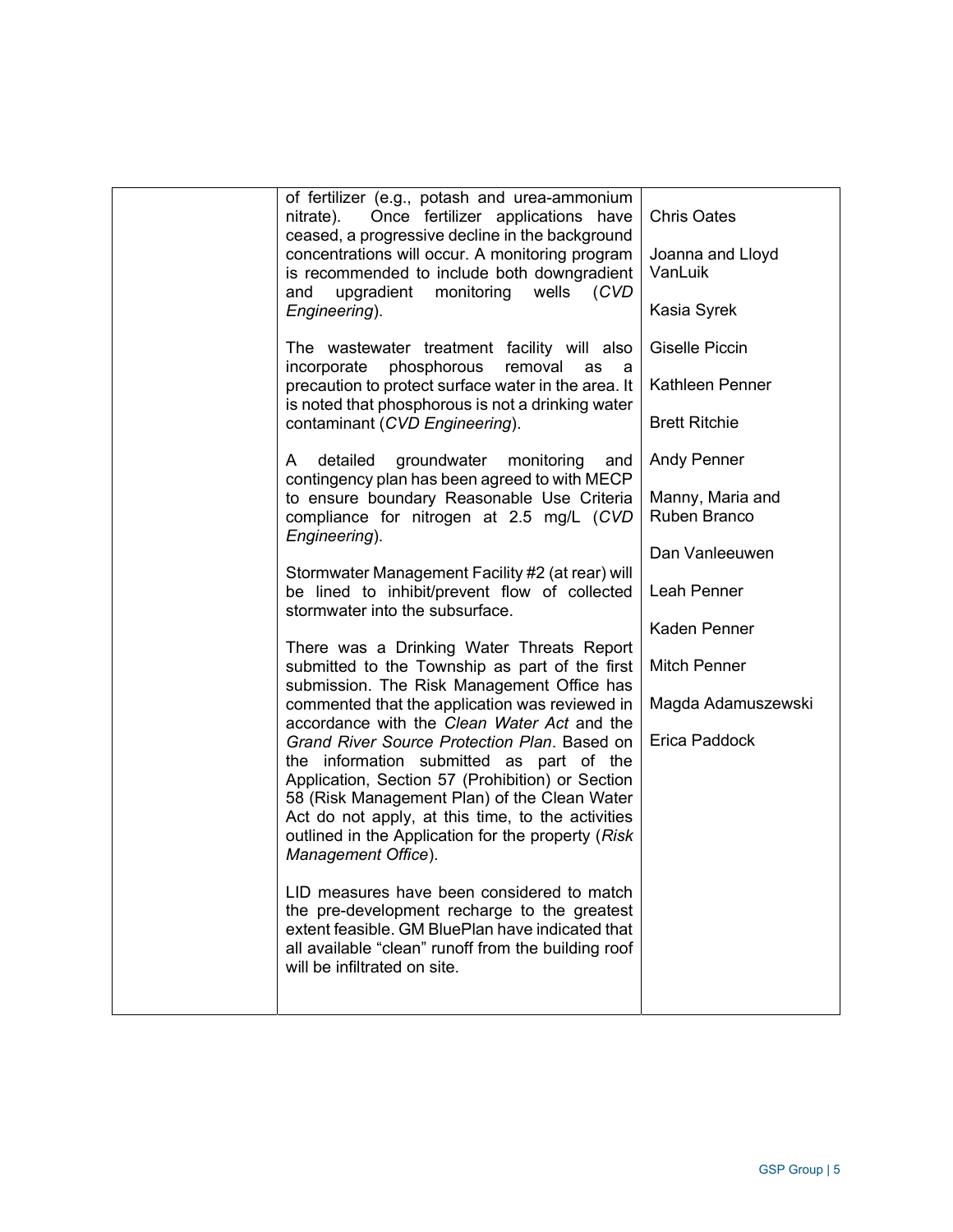| Traffic Volume and | We are working the Township and their                                                            | Jon Pigozzo, Laura                          |
|--------------------|--------------------------------------------------------------------------------------------------|---------------------------------------------|
| Safety             | consultants to maximize sight distance on Jones<br>Baseline for the site driveway through a      | Pigozzo, Barb Conley,<br>Alf Conley, Joelle |
|                    | combination of measures to provide safe sight                                                    | Rodenburgh, Michael                         |
|                    | distance. We are exploring changing the profile                                                  | Kalu, Matt Snider, Sarah                    |
|                    | of Jones Baseline along with other design                                                        | Snider, Carrie Manson                       |
|                    | options. It is also our understanding that<br>Township staff are exploring lowering the speed    | and John Mason                              |
|                    | limit in this area to reflect existing conditions. The                                           | Jillian Wood                                |
|                    | approach to providing adequate sight distance at                                                 |                                             |
|                    | the proposed site driveway will be confirmed                                                     | Dan Mallette, Claire<br>Mallette            |
|                    | through the<br>site<br>plan<br>process<br>(Salvini<br>Consulting).                               |                                             |
|                    |                                                                                                  | Marilyn O'Krafka                            |
|                    | Localize road widening may be required at the                                                    |                                             |
|                    | site driveway on Jones Baselines. The design of<br>the driveway to accommodate trucks is being   | Erica Paddock                               |
|                    | reviewed with the Township and their consultant                                                  | Azadeh Joulaie                              |
|                    | (Salvini Consulting).                                                                            |                                             |
|                    |                                                                                                  | Khashayar Ghandi                            |
|                    | It is anticipated that truck activity will be<br>infrequent on the site with only 3 to 6 per day | Magda Adamuszewski                          |
|                    | accessing the site (SLR Consulting).                                                             |                                             |
|                    |                                                                                                  | <b>Chris Oates</b>                          |
|                    | Data provided by the Township indicates that<br>traffic volumes are over 200 vehicles in the AM  |                                             |
|                    | peak hour on Jones Baseline but are 30 or less                                                   | Joanna and Lloyd<br>VanLuik                 |
|                    | in the 5-6 AM timeframe when more traffic could                                                  |                                             |
|                    | be entering the site. There would not be a                                                       | Kasia Syrek                                 |
|                    | capacity constraint to having traffic enter<br>between 5-6 AM (Salvini Consulting).              | <b>Giselle Piccin</b>                       |
|                    |                                                                                                  |                                             |
|                    | The Transportation Impact Study is based on                                                      | Kathleen Penner                             |
|                    | data from the existing Minus Forty facility in                                                   |                                             |
|                    | Georgetown. At the time of the survey, the<br>afternoon/evening shift was starting at 4:30 so    | Manny, Maria and<br>Ruben Branco            |
|                    | that traffic exiting the site from the day shift was                                             |                                             |
|                    | happening in the same hour that traffic was                                                      | <b>Andy Penner</b>                          |
|                    | entering the site for the evening shift. The start                                               |                                             |
|                    | time for the evening shift has since been<br>changed to 7:00 PM. The assessment in the TIS       | Morgan Vanleeuwen                           |
|                    | is conservative as it assumes the overlap of                                                     | Dan Vanleeuwen                              |
|                    | incoming and outgoing traffic in the weekday                                                     |                                             |
|                    | afternoon peak hour.                                                                             | Leah Penner                                 |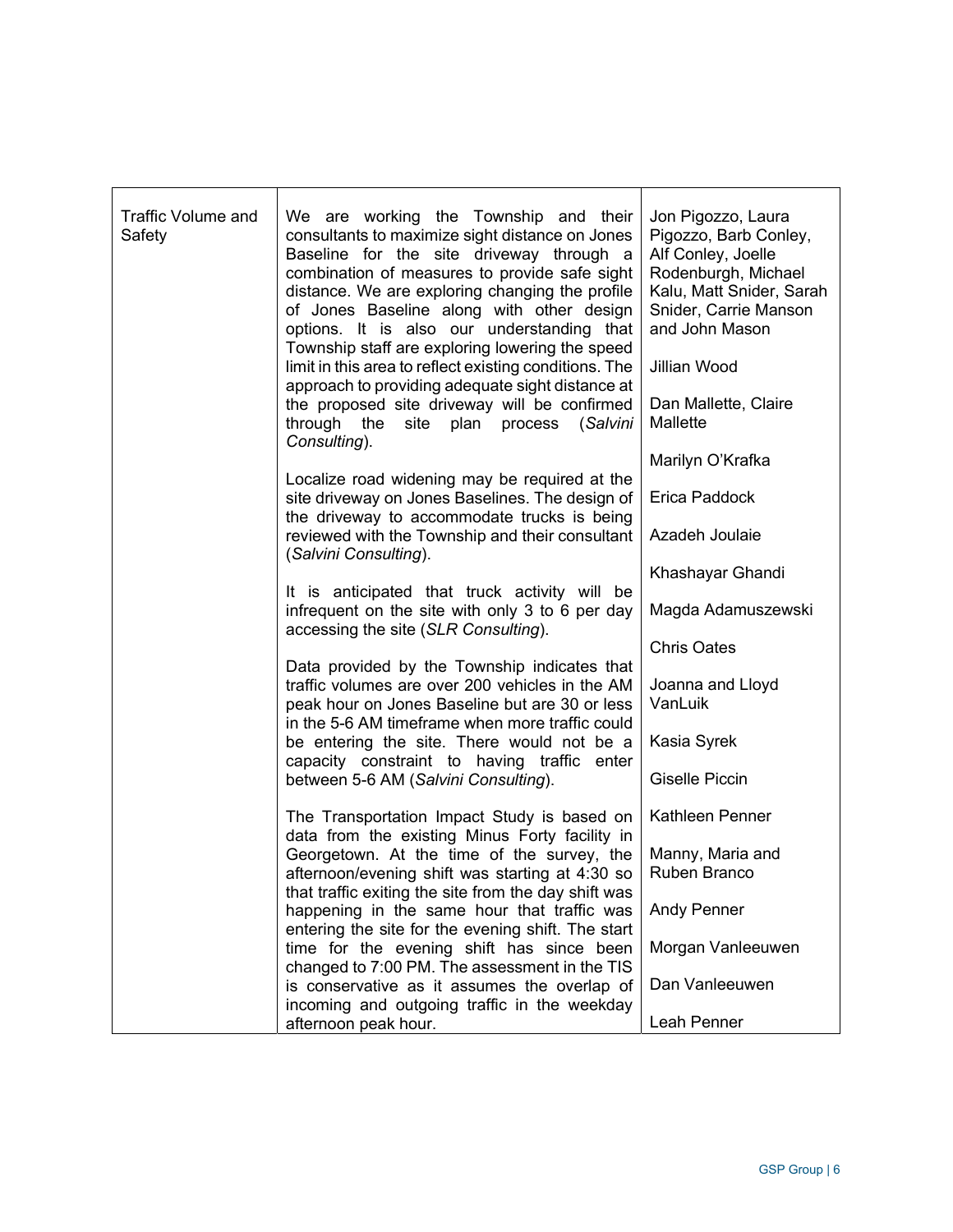|                                                        | Staff has confirmed that they have not been<br>made aware of any recent collisions in the area<br>on Jones Baseline.<br>The Georgetown facility is not serviced by any<br>type of public transportation and as such, the<br>facility currently operates its own bussing system<br>to facilitate employees getting to and from work.<br>The new facility is expected to maintain this<br>service.                                                                                                                                                                                      | <b>Kaden Penner</b><br><b>Mitch Penner</b><br>Erica Paddock                                                                                                                                                                                                                                                                             |
|--------------------------------------------------------|---------------------------------------------------------------------------------------------------------------------------------------------------------------------------------------------------------------------------------------------------------------------------------------------------------------------------------------------------------------------------------------------------------------------------------------------------------------------------------------------------------------------------------------------------------------------------------------|-----------------------------------------------------------------------------------------------------------------------------------------------------------------------------------------------------------------------------------------------------------------------------------------------------------------------------------------|
| Number of<br><b>Employees and</b><br><b>Shift Work</b> | The number of employees estimated for the<br>main building and two (2) future expansions will<br>be a maximum of 300.<br>The shift schedule is as follows:<br>Monday: 7:00 pm - 5:30 am (No day shift)<br>Tuesday: 6:00 am - 4:30 pm / 7:00 pm - 5:30 am<br>Wednesday: 6:00 am - 4:30 pm / 7:00 pm -<br>5:30am<br>Thursday: 6:00 am - 4:30 pm / 7:00 pm - 5:30 am<br>Friday: 6:00 am - 4:30 pm (No afternoon shift)<br>There are no foreseen conflicts with employees<br>arriving and departing the Site and students<br>being picked up and dropped off by school<br>transportation. | Jon Pigozzo, Laura<br>Pigozzo, Barb Conley,<br>Alf Conley, Joelle<br>Rodenburgh, Michael<br>Kalu, Matt Snider, Sarah<br>Snider, Carrie Manson<br>and John Mason<br>Alyson Naseer and Katie<br>Pandey, Weston<br>Consulting<br>Jillian Wood<br>Kathleen Penner<br>Kaden Penner<br><b>Mitch Penner</b><br>Dan Vanleeuwen<br>Erica Paddock |
| <b>Future Development</b><br>(Expansions)              | <b>Future</b><br>outside<br>"Future<br>expansions<br>οf<br>Expansions 1 & 2" as noted on the concept plan<br>will require additional technical studies and<br>approval from the Township.                                                                                                                                                                                                                                                                                                                                                                                             | Jon<br>Pigozzo,<br>Laura<br>Pigozzo, Barb<br>Conley,<br>Alf<br>Conley,<br>Joelle<br>Michael<br>Rodenburgh,<br>Kalu, Matt Snider, Sarah                                                                                                                                                                                                  |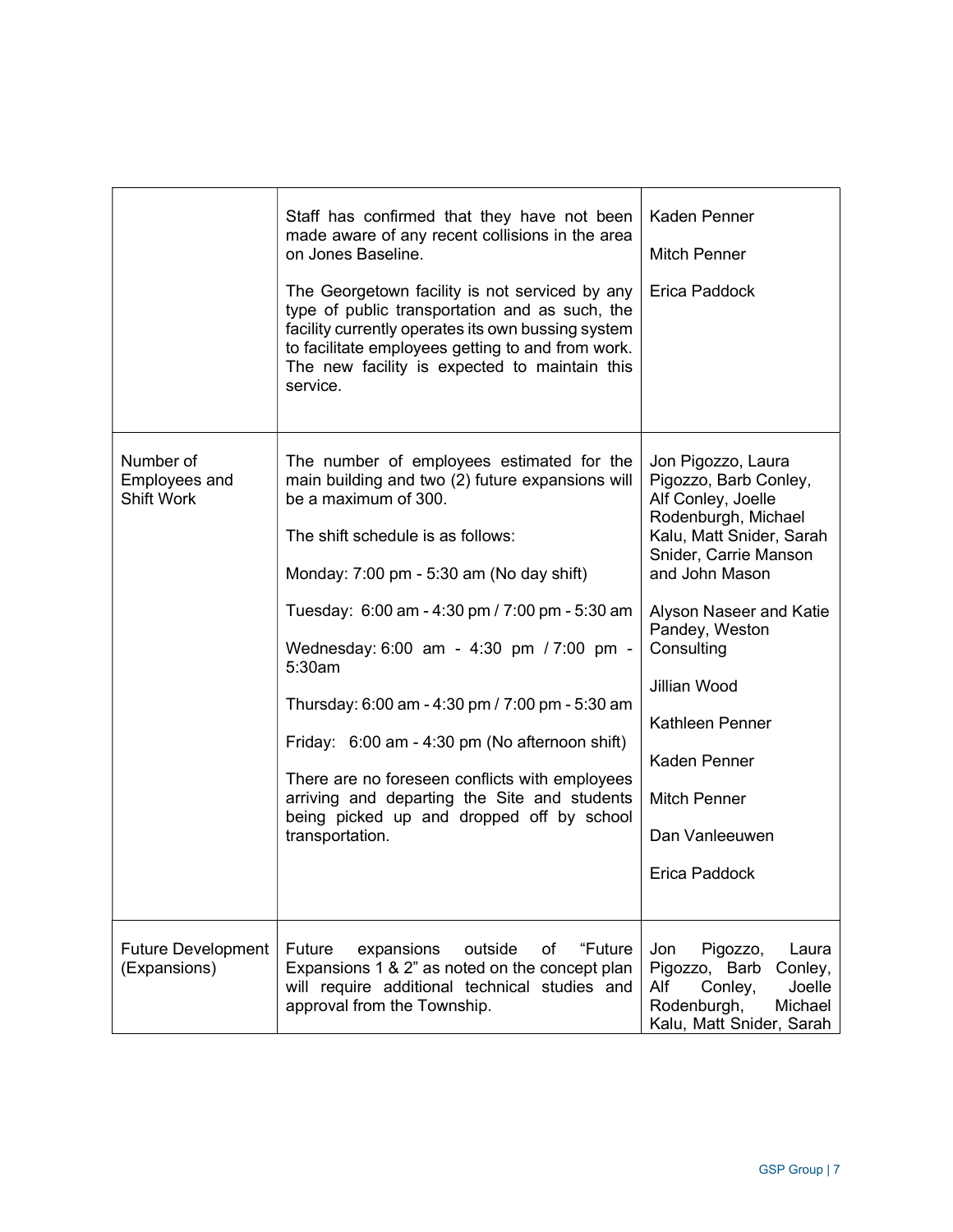|                                    |                                                                                                                                                                                                                                                                                                                                                                                                                                                                                                                                                                                                                                                                                                                                                                                                                                                                                                                                                                                                                                                                                                                                                                                                                                                                                                                                                                                                                      | Snider, Carrie Manson<br>and John Mason<br><b>Andy Penner</b><br>Kaden Penner<br><b>Mitch Penner</b><br>Erica Paddock                  |
|------------------------------------|----------------------------------------------------------------------------------------------------------------------------------------------------------------------------------------------------------------------------------------------------------------------------------------------------------------------------------------------------------------------------------------------------------------------------------------------------------------------------------------------------------------------------------------------------------------------------------------------------------------------------------------------------------------------------------------------------------------------------------------------------------------------------------------------------------------------------------------------------------------------------------------------------------------------------------------------------------------------------------------------------------------------------------------------------------------------------------------------------------------------------------------------------------------------------------------------------------------------------------------------------------------------------------------------------------------------------------------------------------------------------------------------------------------------|----------------------------------------------------------------------------------------------------------------------------------------|
| Environmental<br>(Species Habitat) | Give that the Subject Property is primarily<br>characterized as row crop agricultural lands with<br>adjacent hedgerows, there is little potential<br>habitat for Species at Risk (SAR) or Species of<br>Conservation Concern (SCC), however some<br>confirmed<br>and<br>candidate<br>habitats<br>were<br>identified.<br>SAR bat habitat (for Eastern Small-footed<br>Myotis) was confirmed in the former drive shed<br>with the Subject Property. The results of the bat<br>habitat assessments conducted within the<br>buildings (large barn, drive shed, woodshed, and<br>house) were discussed with the Ministry of<br>Environment, Conservation, and Parks (MECP),<br>who determined that the removal of the<br>buildings, if completed outside of April 1 -<br>September 30 active period of SAR bats, would<br>not be a contravention of the Endangered<br>Species Act (ESA) (Government of Ontario<br>2007). The MECP also recommended installing<br>artificial habitat structures to mitigate the loss of<br>habitat<br>artificial<br>and<br>monitoring<br>habitat<br>structure(s) after installation. The large barn,<br>drive shed, and woodshed were subsequently<br>removed outside the bat active period, in the<br>winter of 2021.<br>The potential for Significant Wildlife Habitat<br>(SWH) - Snake Hibernaculum was identified in<br>the old foundations and hedgerow rock piles<br>present (NRSI). | Alyson Naseer and Katie<br>Pandey, Weston<br>Consulting<br><b>Chris Oates</b><br>Kasia Syrek<br><b>Giselle Piccin</b><br>Erica Paddock |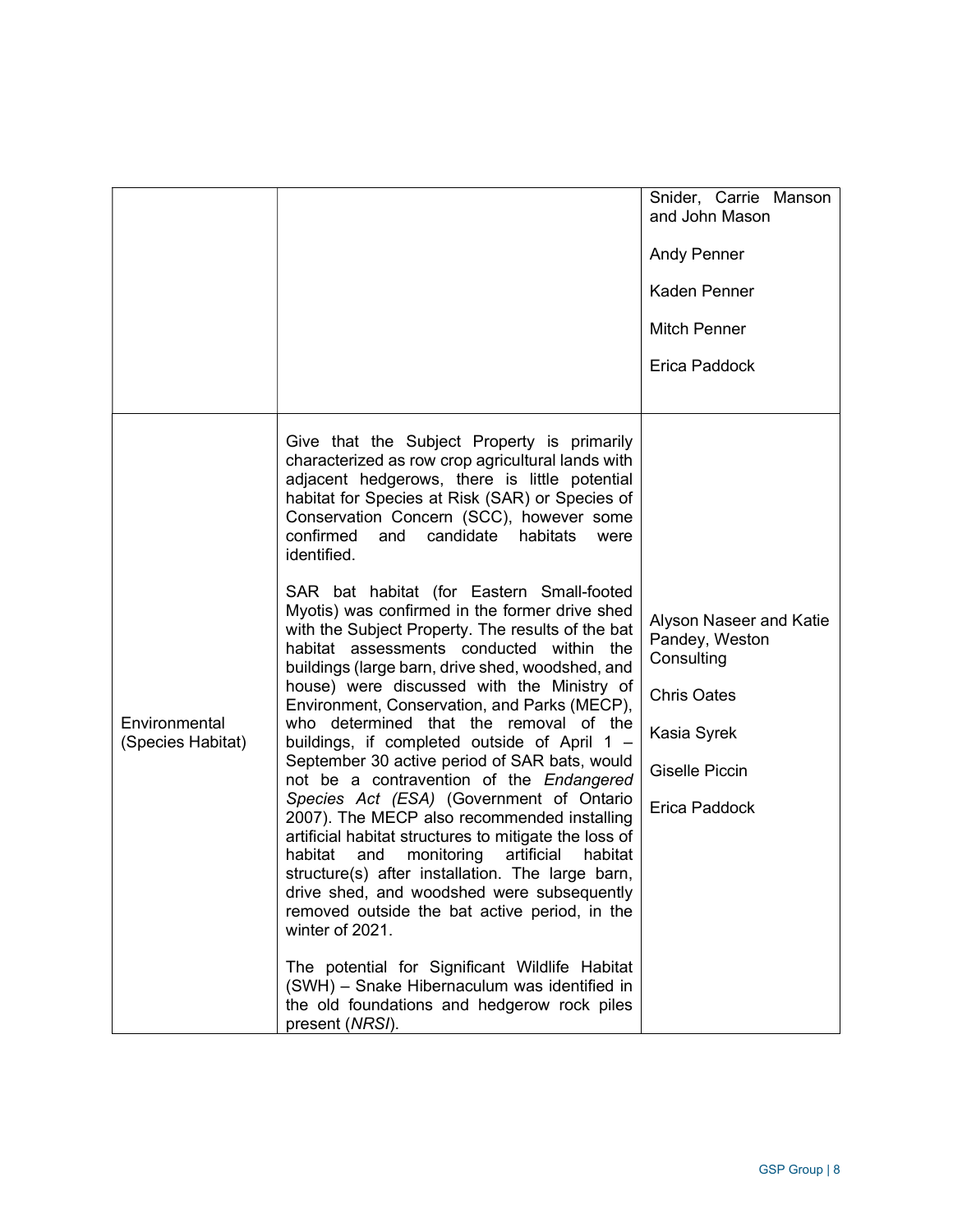| Emergence survey methods for snakes were<br>completed around the old foundation on the<br>adjacent property following recommendations<br>from the Ministry of Environment, Conservation<br>and Parks (MECP) and the Survey Protocol for<br>Ontario's Species at Risk Snakes. NRSI<br>biologists visited the site on May 3, 4, and 6,<br>2020, when conditions met the requirements,<br>and completed visual encounter surveys for all<br>suitable habitat surrounding the old foundation<br>(NRSI).                                                                                                                                                                                                                                                               |  |
|-------------------------------------------------------------------------------------------------------------------------------------------------------------------------------------------------------------------------------------------------------------------------------------------------------------------------------------------------------------------------------------------------------------------------------------------------------------------------------------------------------------------------------------------------------------------------------------------------------------------------------------------------------------------------------------------------------------------------------------------------------------------|--|
| To ensure that no snakes are harmed during<br>grading of the SWM Facility, and drain works,<br>suitable wildlife exclusion fencing should be<br>erected around the construction area and a<br>qualified biologist should conduct wildlife<br>sweeps within the construction area prior to<br>construction activities commencing (NRSI).                                                                                                                                                                                                                                                                                                                                                                                                                           |  |
| The large barn foundation is proposed to be<br>removed. It will be inspected to determine if there<br>are opportunities for snakes to use it as an<br>overwintering site (i.e., cracks, gaps, holes<br>extending down beneath the frost line). If the<br>foundation is determined to be suitable for snake<br>overwintering, then demolitions should not be<br>completed during the overwintering period for<br>snakes (approx. October to April) and a snake<br>salvage, completed by qualified biologists during<br>the active season for snakes, should occur prior<br>to demolition. Any observed snakes during this<br>salvage will be captured and moved to the<br>Cultural Woodland<br>vegetation<br>community<br>adjacent to the Subject Property (NRSI). |  |
| The property provides little suitable breeding<br>habituate for significant bird species. The<br>SAR/SCC screening completed<br>by NRSI<br>determined that suitable habitat for significant<br>bird species largely exists in the woodlots<br>adjacent to the property. The buildings with the<br>Subject Property were identified as potential<br>nesting habitat for Barn Swallow and therefore,                                                                                                                                                                                                                                                                                                                                                                |  |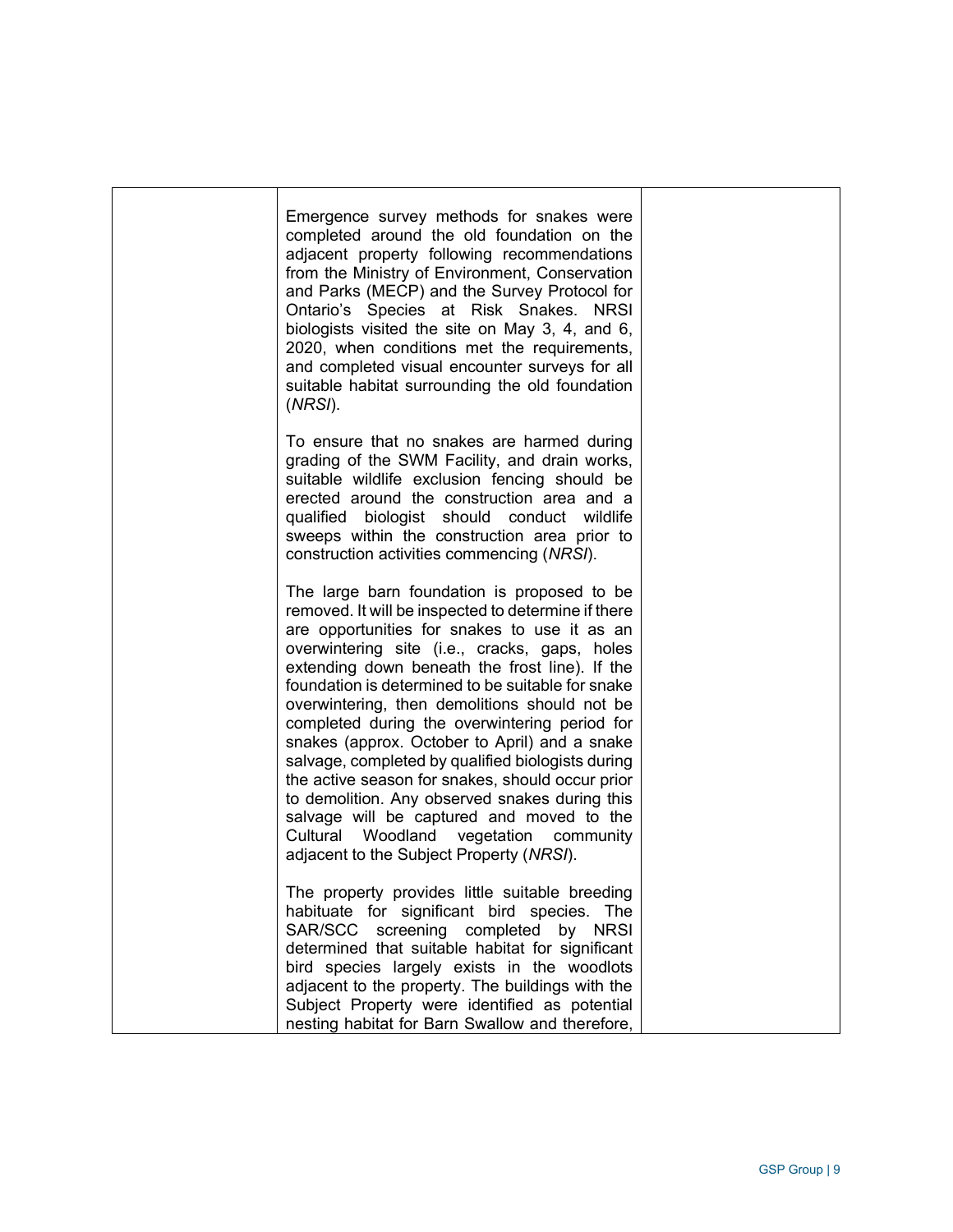|                                        | in addition to the breeding bird surveys<br>completed on the adjacent property, a survey for<br>evidence of Barn Swallow nesting<br>was<br>completed around and inside the barn, drive<br>shed and woodshed on August 13, 2020. No<br>evidence for nesting by Barn Swallows was<br>observed (NRSI).                                                                                                                                                                                                                                                                                                                                                                                                                                                                                                                                                                                                                                                                                                                                                 |                  |
|----------------------------------------|-----------------------------------------------------------------------------------------------------------------------------------------------------------------------------------------------------------------------------------------------------------------------------------------------------------------------------------------------------------------------------------------------------------------------------------------------------------------------------------------------------------------------------------------------------------------------------------------------------------------------------------------------------------------------------------------------------------------------------------------------------------------------------------------------------------------------------------------------------------------------------------------------------------------------------------------------------------------------------------------------------------------------------------------------------|------------------|
|                                        | Approximately 11 isolated trees in<br>the<br>southwestern area of the subject property will be<br>removed for the proposed development (to be<br>confirmed when detailed grading plan is<br>prepared with the Site Plan Application). Several<br>of these trees (6) were identified as candidate<br>SAR bat roosting habitat. To ensure compliance<br>with the ESA (Government of Ontario, 2007),<br>these trees will be removed outside of the April<br>1 – September 30 active period for SAR bats in<br>Ontario. To ensure compliance with the<br>Migratory Birds Convention Act (Government of<br>Canada 1994), all vegetation removals are<br>recommended to occur outside of the breeding<br>and nesting season (approximately April 1<br>through August 31 in southern Ontario) for<br>migratory birds as established by the Canadian<br>Wildlife Service. This small loss of potential<br>habitat for migratory birds will be mitigated<br>through the enhancement plantings within the<br>Vegetation Protection Zones (NRSI/GSP<br>Group). |                  |
| <b>Municipal Drain</b><br>Improvements | Approximately 280 m of the drainage channel is<br>proposed to be re-graded (i.e., lowered) and an<br>outlet pipe and emergency overflow weir and<br>drainage ditch will be installed/construction<br>within the floodplain between Stormwater<br>Management (SWM) Facility #2 and the<br>Highway No. 7 Drainage Works. All work on the<br>drain will be completed in accordance with the<br>Ontario's Drainage Act (1990) by an appointed<br>engineer<br>who<br>registered<br>under<br>is<br>the<br>Professional Engineering Act (NRSI).<br>The only features within the property that<br>requires a buffer is the Highway No. 7 Drainage                                                                                                                                                                                                                                                                                                                                                                                                           | Marilyn O'Krafka |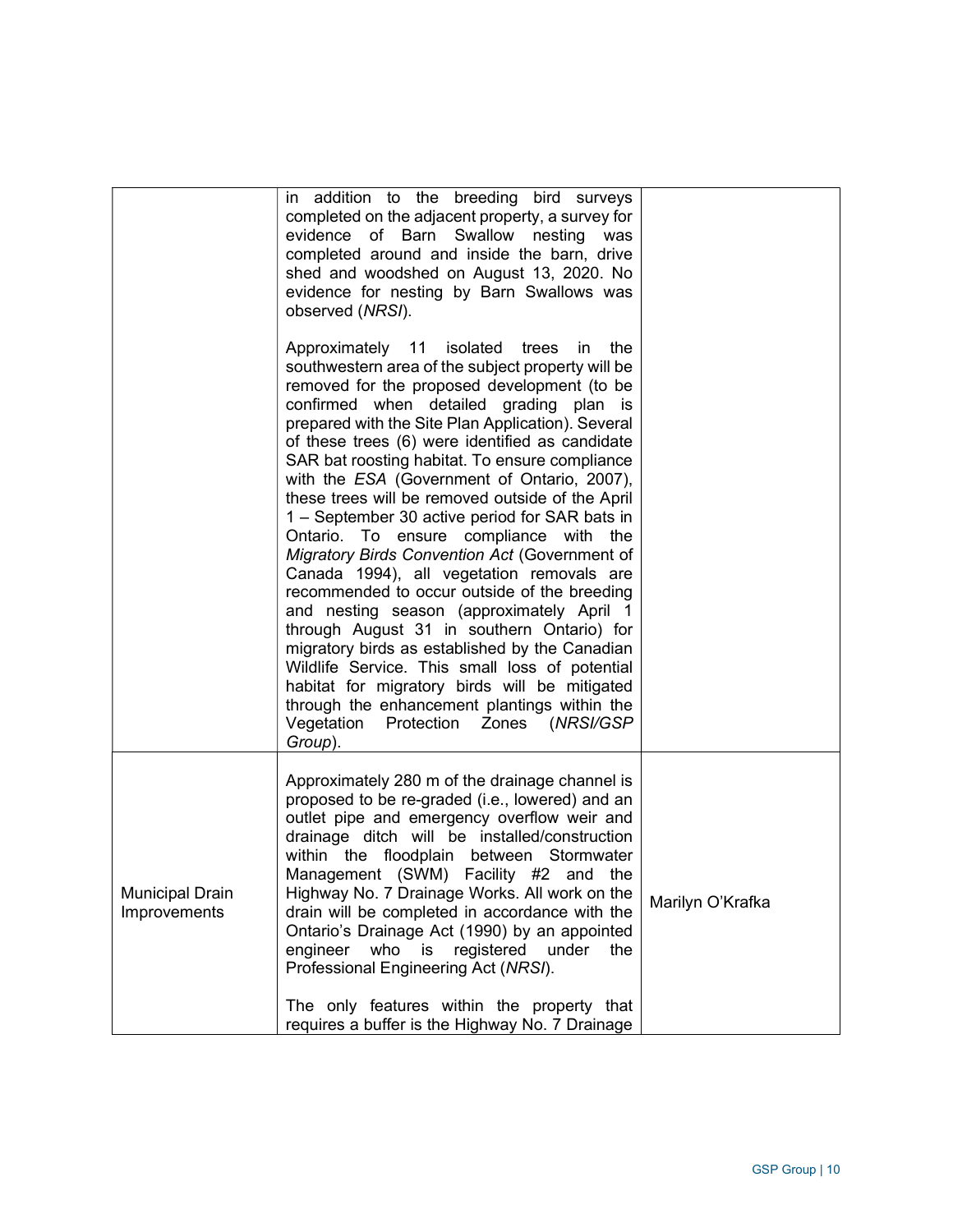|                                             | Works. The County Official Plan and Clythe<br>Creek Subwatershed Study recommend a 30-m<br>vegetation protection zones next to intermittent<br>streams/creek channels. Given<br>that<br>the<br>floodplain associated with the Highway No. 7<br>Drainage Works is greater than 30 m wide and<br>grading and alterations within the floodplain will<br>be minor, this 30 m zone will be largely provided<br>(NRSI).<br>We have contacted the Drainage Engineer to<br>discuss these additional drain improvements<br>and will continue discussions through the<br>Drainage Act petition to address concerns<br>regarding snow accumulation as mentioned by<br>the Township in the recent comments (GM<br>BluePlan). |                               |
|---------------------------------------------|------------------------------------------------------------------------------------------------------------------------------------------------------------------------------------------------------------------------------------------------------------------------------------------------------------------------------------------------------------------------------------------------------------------------------------------------------------------------------------------------------------------------------------------------------------------------------------------------------------------------------------------------------------------------------------------------------------------|-------------------------------|
| Decrease in<br>property values              | The Subject Property is designated as "Rural<br>Employment Area" in the Wellington County<br>Official Plan. The Subject Property has been<br>designated as part of a larger employment area<br>since 1995 as part of the Township of Eramosa<br>Official Plan.<br>Property values are not a land use planning<br>issue and therefore do not need to be addressed<br>through the review of the Zoning By-law<br>Amendment application.                                                                                                                                                                                                                                                                            | Jillian Wood<br>Erica Paddock |
| Cultural Heritage of<br><b>Indian Trail</b> | The Ministry of Tourism, Culture and Sport<br>Archaeological checklist completed for the<br>property indicated that an archaeological study<br>required<br>not<br>based<br>İS.<br>on<br>no<br>known<br>archaeological or aboriginal knowledge on or<br>within 300 metres of the property.<br>The Subject Property is not identified as a<br>Heritage Area in the Official Plan. Furthermore,<br>the Subject Property is not designated for its<br>cultural heritage value.                                                                                                                                                                                                                                       | Kasia Syrek                   |